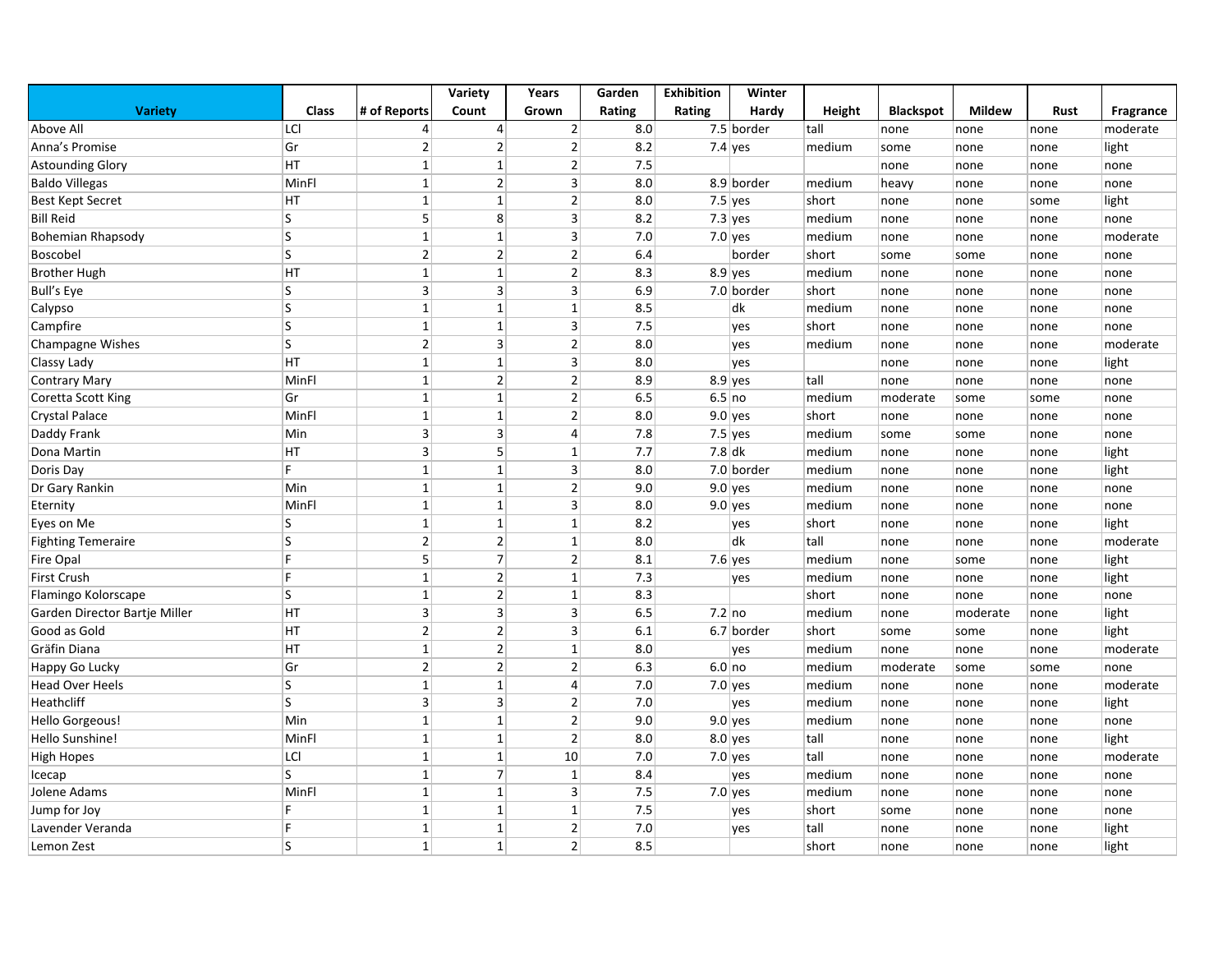|                           |              |                | Variety        | Years          | Garden | <b>Exhibition</b> | Winter     |        |                  |               |      |           |
|---------------------------|--------------|----------------|----------------|----------------|--------|-------------------|------------|--------|------------------|---------------|------|-----------|
| <b>Variety</b>            | <b>Class</b> | # of Reports   | Count          | Grown          | Rating | Rating            | Hardy      | Height | <b>Blackspot</b> | <b>Mildew</b> | Rust | Fragrance |
| Look-A-Likes Phloxy Baby  | Pol          |                |                | 3              | 7.2    |                   | 7.1 border | medium | none             | none          | none | none      |
| Love Song                 |              |                | $\overline{3}$ | 3              | 7.2    |                   | 7.8 border | medium | none             | some          | none | none      |
| <b>Maid Marion</b>        |              |                | $\mathbf{1}$   | 2              | 8.4    |                   | yes        | short  | none             | none          | none | none      |
| Maid of Honor             | LCI          |                | 3              | 3              | 7.8    |                   | yes        | tall   | some             | moderate      | none | none      |
| Miss Katelyn              | HT           |                | 1              | 2              | 7.5    |                   | $8.9$ yes  | medium | none             | none          | none | none      |
| Mornin' Sunshine          |              |                | $\mathbf{1}$   |                | 7.0    |                   | $7.0$ yes  | medium | none             | none          | none | moderate  |
| Neil Diamond              | HT           | Δ              | $\overline{4}$ | 2              | 7.5    |                   | $7.3$ yes  | medium | some             | none          | none | heavy     |
| Obsession                 |              |                | $\mathbf{1}$   |                | 7.0    |                   | $7.0$ yes  | medium | none             | none          | none | moderate  |
| Oh My!                    |              |                | $\mathbf{1}$   | 3              | 5.0    |                   | 5.0 border | short  | heavy            | none          | none | light     |
| <b>Orchid Romance</b>     |              |                | 3              |                | 7.5    |                   | ves        | medium | none             | none          | none | none      |
| Peppermint Kisses         | Min          |                | 1              |                | 8.0    |                   | $6.0$ yes  | medium | none             | none          | none | none      |
| Red Ayoba                 |              |                | 3              |                | 8.4    |                   | yes        | medium | none             | none          | none | none      |
| Royal Jubilee             |              |                | 1              | 3              | 6.0    |                   | 5.0 border | short  | moderate         | none          | none | none      |
| Savannah                  | HT           |                | $\mathbf{1}$   |                | 8.3    |                   | yes        | medium | none             | none          | none | heavy     |
| South Africa              | Gr           |                | $\mathbf{1}$   |                | 7.5    |                   | $7.5$ yes  | medium | none             | none          | none | light     |
| Summer Romance            |              |                | $\overline{2}$ |                | 7.2    |                   | ves        |        | none             | none          | none | light     |
| <b>Tammy Clemons</b>      | MinFl        |                | 1              |                | 8.0    | $9.5$ dk          |            | medium | none             | none          | none | none      |
| The Lady Gardener         |              |                | $\mathbf{1}$   |                | 8.5    |                   | yes        |        | none             | none          | none | none      |
| The Lark Ascending        |              |                | $\overline{2}$ | 2              | 8.5    |                   | yes        | tall   | none             | none          | none | light     |
| Tranquility               |              |                | 5              |                | 8.0    |                   | $7.0$ yes  | medium | none             | none          | none | moderate  |
| Winter Sun                | HT           |                | $\mathbf{1}$   |                | 8.0    |                   | $7.0$ yes  | medium | none             | none          | none | light     |
| <b>Wollerton Old Hall</b> |              |                | $\mathbf{1}$   | 2              | 7.8    |                   | yes        | tall   | none             | none          | none | heavy     |
| Yabba Dabba Doo           |              | $\overline{2}$ | $\overline{3}$ |                | 8.5    |                   | $7.3$ yes  | medium | none             | none          | none | none      |
| You're the One            | Min          | 4              | $\overline{4}$ | $\overline{2}$ | 7.9    |                   | $7.8$ yes  | medium | some             | some          | none | light     |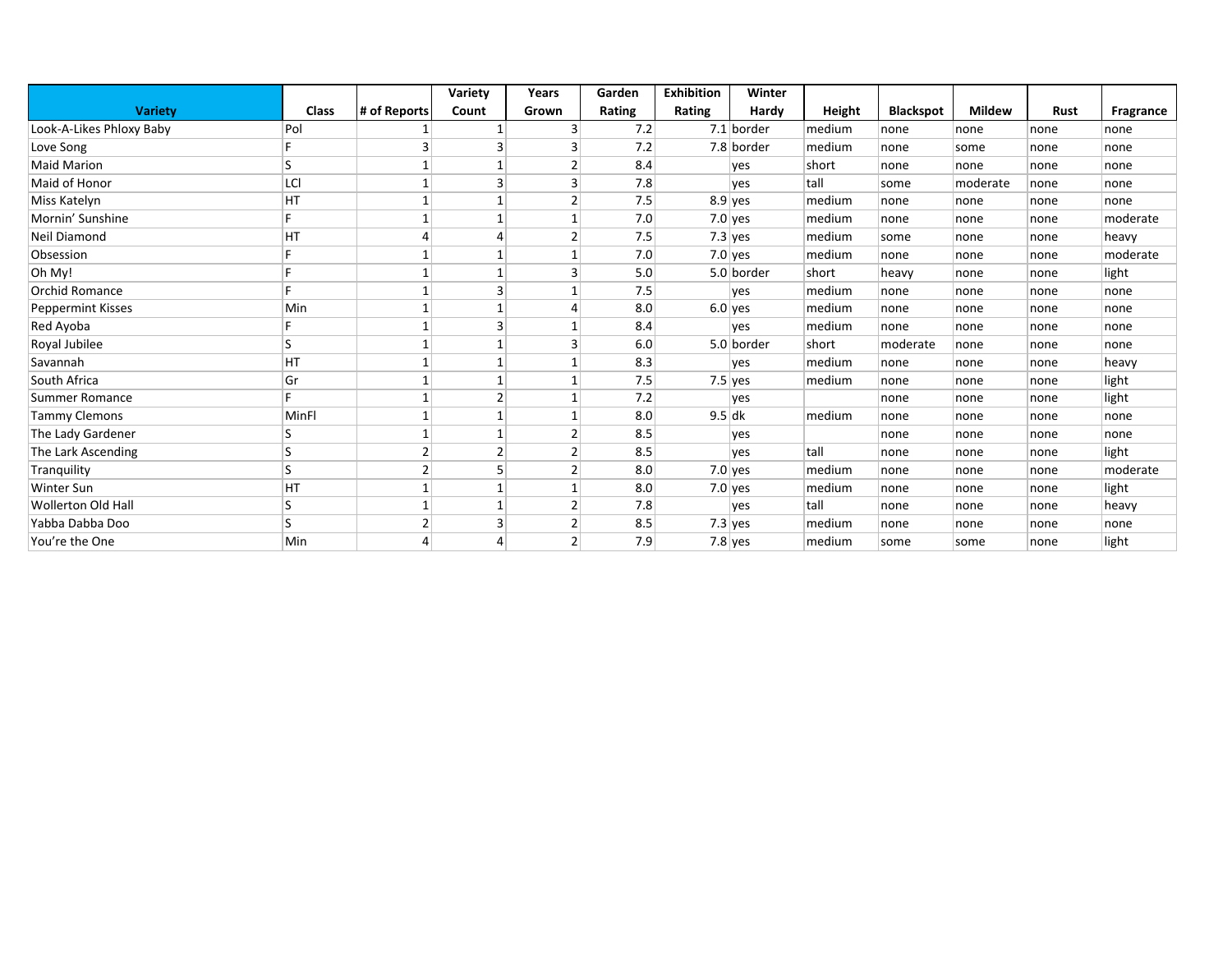|                               |                   | Garden | <b>Exhibition</b> | Winter     |               |                  |               |             |                  |
|-------------------------------|-------------------|--------|-------------------|------------|---------------|------------------|---------------|-------------|------------------|
| Variety                       | <b>Class</b>      | Rating | Rating            | Hardy      | <b>Height</b> | <b>Blackspot</b> | <b>Mildew</b> | <b>Rust</b> | <b>Fragrance</b> |
| Doris Day                     | Floribunda        | 8.0    |                   | 7.0 border | medium        | none             | none          | none        | light            |
| Fire Opal                     | Floribunda        | 8.1    |                   | $7.6$ yes  | medium        | none             | some          | none        | light            |
| <b>First Crush</b>            | Floribunda        | 7.3    |                   | yes        | medium        | none             | none          | none        | light            |
| Jump for Joy                  | Floribunda        | 7.5    |                   | yes        | short         | some             | none          | none        | none             |
| Lavender Veranda              | Floribunda        | 7.0    |                   | yes        | tall          | none             | none          | none        | light            |
| Love Song                     | Floribunda        | 7.2    |                   | 7.8 border | medium        | none             | some          | none        | none             |
| Mornin' Sunshine              | Floribunda        | 7.0    |                   | $7.0$ yes  | medium        | none             | none          | none        | moderate         |
| Obsession                     | Floribunda        | 7.0    |                   | $7.0$ yes  | medium        | none             | none          | none        | moderate         |
| Oh My!                        | Floribunda        | 5.0    |                   | 5.0 border | short         | heavy            | none          | none        | light            |
| <b>Orchid Romance</b>         | Floribunda        | 7.5    |                   | yes        | medium        | none             | none          | none        | none             |
| Red Ayoba                     | Floribunda        | 8.4    |                   | yes        | medium        | none             | none          | none        | none             |
| Summer Romance                | Floribunda        | 7.2    |                   | yes        |               | none             | none          | none        | light            |
| Anna's Promise                | Grandiflora       | 8.2    |                   | $7.4$ yes  | medium        | some             | none          | none        | light            |
| Coretta Scott King            | Grandiflora       | 6.5    | 6.5 no            |            | medium        | moderate         | some          | some        | none             |
| Happy Go Lucky                | Grandiflora       | 6.3    | 6.0 no            |            | medium        | moderate         | some          | some        | none             |
| South Africa                  | Grandiflora       | 7.5    |                   | $7.5$ yes  | medium        | none             | none          | none        | light            |
| <b>Astounding Glory</b>       | Hybrid Tea        | 7.5    |                   |            |               | none             | none          | none        | none             |
| <b>Best Kept Secret</b>       | Hybrid Tea        | 8.0    |                   | $7.5$ yes  | short         | none             | none          | some        | light            |
| <b>Brother Hugh</b>           | Hybrid Tea        | 8.3    |                   | $8.9$ yes  | medium        | none             | none          | none        | none             |
| Classy Lady                   | <b>Hybrid Tea</b> | 8.0    |                   | yes        |               | none             | none          | none        | light            |
| Dona Martin                   | <b>Hybrid Tea</b> | 7.7    | $7.8$ dk          |            | medium        | none             | none          | none        | light            |
| Garden Director Bartje Miller | Hybrid Tea        | 6.5    |                   | $7.2$ no   | medium        | none             | moderate      | none        | light            |
| Good as Gold                  | <b>Hybrid Tea</b> | 6.1    |                   | 6.7 border | short         | some             | some          | none        | light            |
| Gräfin Diana                  | <b>Hybrid Tea</b> | 8.0    |                   | yes        | medium        | none             | none          | none        | moderate         |
| Miss Katelyn                  | <b>Hybrid Tea</b> | 7.5    |                   | $8.9$ yes  | medium        | none             | none          | none        | none             |
| <b>Neil Diamond</b>           | Hybrid Tea        | 7.5    |                   | $7.3$ yes  | medium        | some             | none          | none        | heavy            |
| Savannah                      | Hybrid Tea        | 8.3    |                   | yes        | medium        | none             | none          | none        | heavy            |
| <b>Winter Sun</b>             | Hybrid Tea        | 8.0    |                   | $7.0$ yes  | medium        | none             | none          | none        | light            |
| Above All                     | Climber           | 8.0    |                   | 7.5 border | tall          | none             | none          | none        | moderate         |
| <b>High Hopes</b>             | Climber           | 7.0    |                   | $7.0$ yes  | tall          | none             | none          | none        | moderate         |
| Maid of Honor                 | Climber           | 7.8    |                   | yes        | tall          | some             | moderate      | none        | none             |
| Daddy Frank                   | Miniature         | 7.8    |                   | $7.5$ yes  | medium        | some             | some          | none        | none             |
| Dr Gary Rankin                | Miniature         | 9.0    |                   | $9.0$ yes  | medium        | none             | none          | none        | none             |
| Hello Gorgeous!               | Miniature         | 9.0    |                   | $9.0$ yes  | medium        | none             | none          | none        | none             |
| <b>Peppermint Kisses</b>      | Miniature         | 8.0    |                   | $6.0$ yes  | medium        | none             | none          | none        | none             |
| You're the One                | Miniature         | 7.9    |                   | $7.8$ yes  | medium        | some             | some          | none        | light            |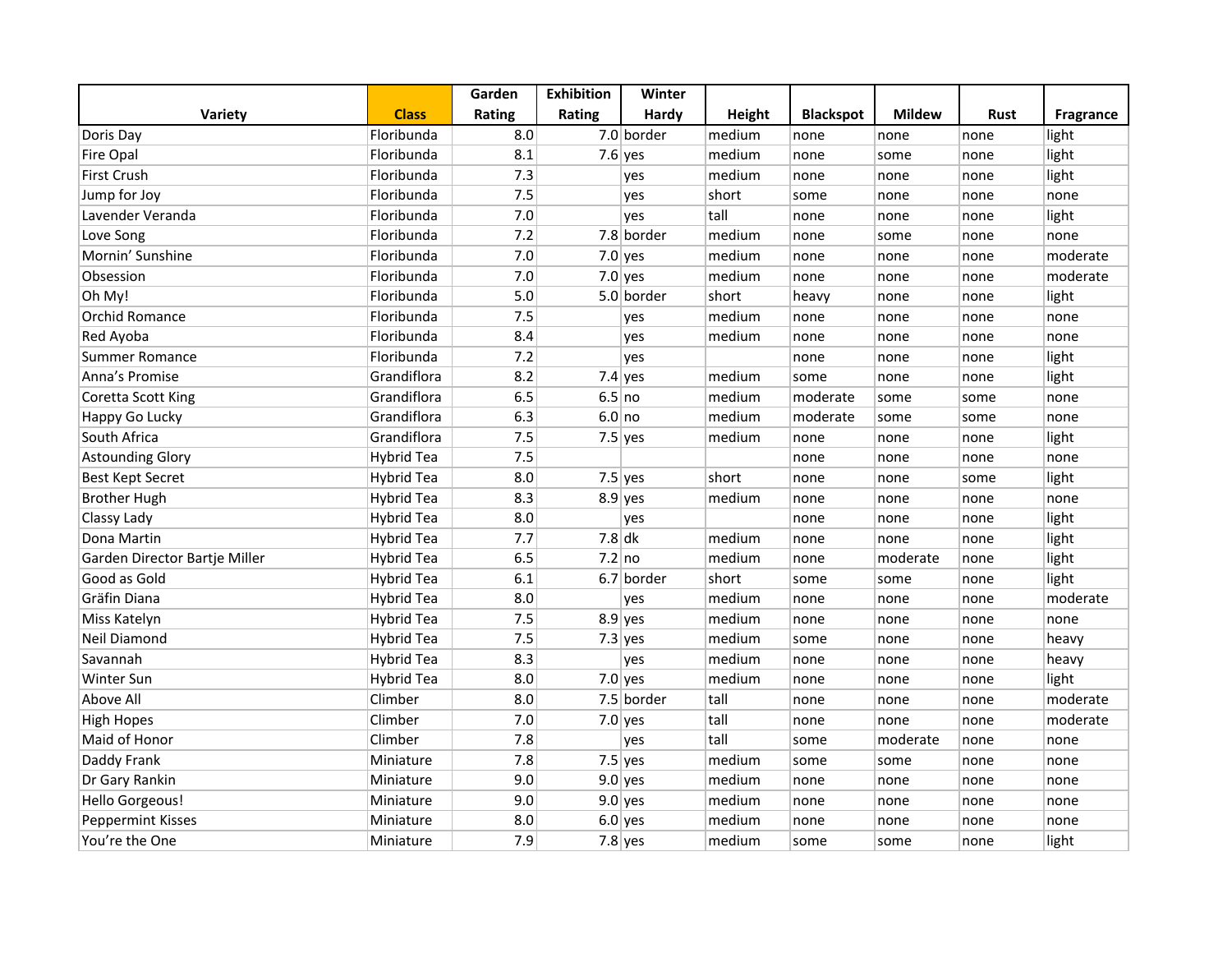|                           |              | Garden | <b>Exhibition</b> | Winter     |        |                  |               |             |                  |
|---------------------------|--------------|--------|-------------------|------------|--------|------------------|---------------|-------------|------------------|
| Variety                   | <b>Class</b> | Rating | Rating            | Hardy      | Height | <b>Blackspot</b> | <b>Mildew</b> | <b>Rust</b> | <b>Fragrance</b> |
| <b>Baldo Villegas</b>     | MiniFlora    | 8.0    |                   | 8.9 border | medium | heavy            | none          | none        | none             |
| <b>Contrary Mary</b>      | MiniFlora    | 8.9    |                   | $8.9$ yes  | tall   | none             | none          | none        | none             |
| <b>Crystal Palace</b>     | MiniFlora    | 8.0    |                   | $9.0$ yes  | short  | none             | none          | none        | none             |
| Eternity                  | MiniFlora    | 8.0    |                   | $9.0$ yes  | medium | none             | none          | none        | none             |
| Hello Sunshine!           | MiniFlora    | 8.0    |                   | $8.0$ yes  | tall   | none             | none          | none        | light            |
| Jolene Adams              | MiniFlora    | 7.5    |                   | $7.0$ yes  | medium | none             | none          | none        | none             |
| <b>Tammy Clemons</b>      | MiniFlora    | 8.0    |                   | $9.5$ dk   | medium | none             | none          | none        | none             |
| Look-A-Likes Phloxy Baby  | Polyantha    | 7.2    |                   | 7.1 border | medium | none             | none          | none        | none             |
| <b>Bill Reid</b>          | Shrub        | 8.2    |                   | $7.3$ yes  | medium | none             | none          | none        | none             |
| <b>Bohemian Rhapsody</b>  | Shrub        | 7.0    |                   | $7.0$ yes  | medium | none             | none          | none        | moderate         |
| Boscobel                  | Shrub        | 6.4    |                   | border     | short  | some             | some          | none        | none             |
| <b>Bull's Eye</b>         | Shrub        | 6.9    |                   | 7.0 border | short  | none             | none          | none        | none             |
| Calypso                   | Shrub        | 8.5    |                   | dk         | medium | none             | none          | none        | none             |
| Campfire                  | Shrub        | 7.5    |                   | yes        | short  | none             | none          | none        | none             |
| <b>Champagne Wishes</b>   | Shrub        | 8.0    |                   | yes        | medium | none             | none          | none        | moderate         |
| Eyes on Me                | Shrub        | 8.2    |                   | yes        | short  | none             | none          | none        | light            |
| <b>Fighting Temeraire</b> | Shrub        | 8.0    |                   | dk         | tall   | none             | none          | none        | moderate         |
| Flamingo Kolorscape       | Shrub        | 8.3    |                   |            | short  | none             | none          | none        | none             |
| <b>Head Over Heels</b>    | Shrub        | 7.0    |                   | $7.0$ yes  | medium | none             | none          | none        | moderate         |
| Heathcliff                | Shrub        | 7.0    |                   | yes        | medium | none             | none          | none        | light            |
| Icecap                    | Shrub        | 8.4    |                   | yes        | medium | none             | none          | none        | none             |
| Lemon Zest                | Shrub        | 8.5    |                   |            | short  | none             | none          | none        | light            |
| <b>Maid Marion</b>        | Shrub        | 8.4    |                   | yes        | short  | none             | none          | none        | none             |
| Royal Jubilee             | Shrub        | 6.0    |                   | 5.0 border | short  | moderate         | none          | none        | none             |
| The Lady Gardener         | Shrub        | 8.5    |                   | yes        |        | none             | none          | none        | none             |
| The Lark Ascending        | Shrub        | 8.5    |                   | yes        | tall   | none             | none          | none        | light            |
| Tranquility               | Shrub        | 8.0    |                   | $7.0$ yes  | medium | none             | none          | none        | moderate         |
| <b>Wollerton Old Hall</b> | Shrub        | 7.8    |                   | yes        | tall   | none             | none          | none        | heavy            |
| Yabba Dabba Doo           | Shrub        | 8.5    |                   | $7.3$ yes  | medium | none             | none          | none        | none             |
|                           |              |        |                   |            |        |                  |               |             |                  |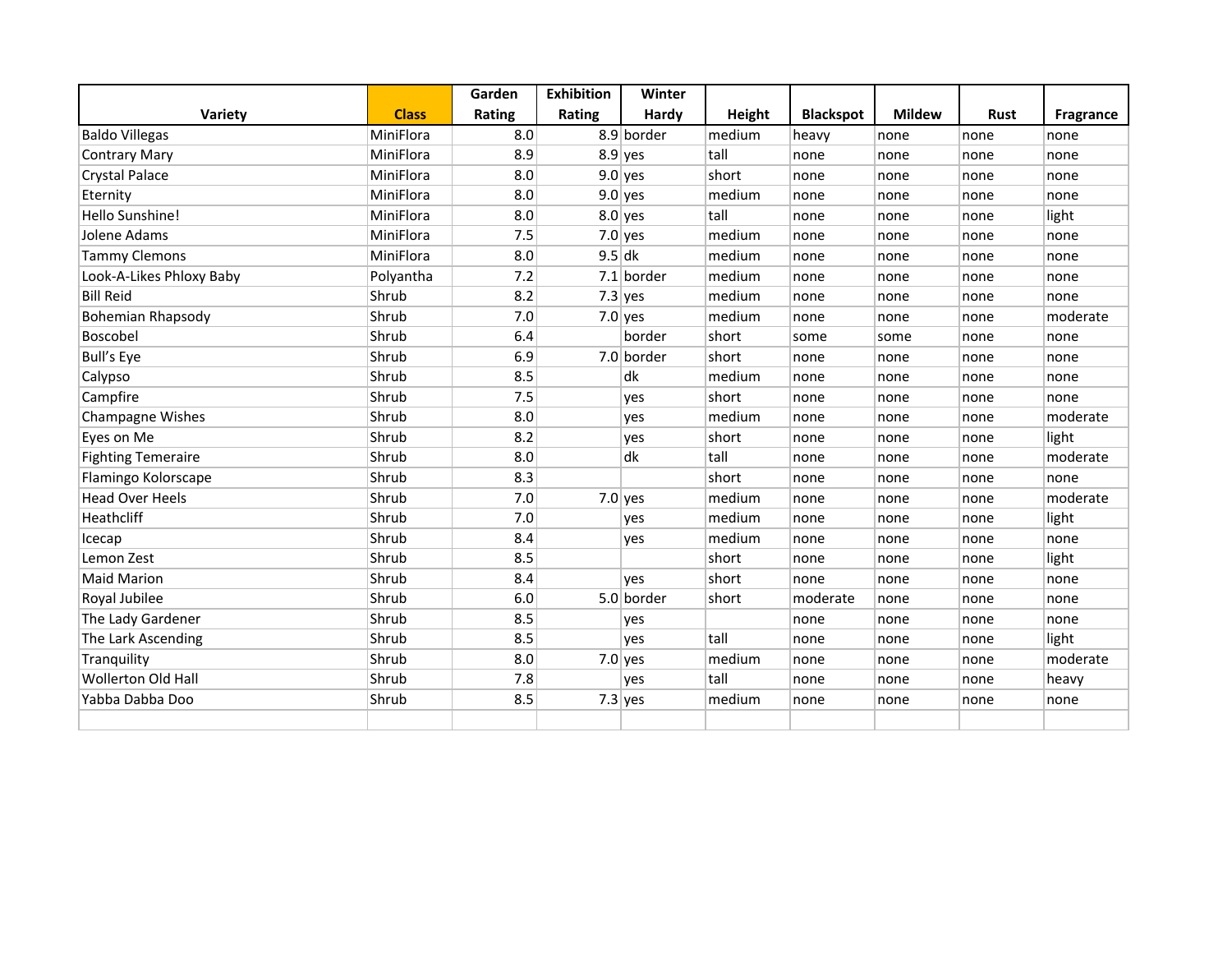|                           |              | Garden        | <b>Exhibition</b> | Winter     |               |                  |               |      |           |
|---------------------------|--------------|---------------|-------------------|------------|---------------|------------------|---------------|------|-----------|
| <b>Variety</b>            | <b>Class</b> | <b>Rating</b> | Rating            | Hardy      | <b>Height</b> | <b>Blackspot</b> | <b>Mildew</b> | Rust | Fragrance |
| Dr Gary Rankin            | Min          | 9.0           |                   | $9.0$ yes  | medium        | none             | none          | none | none      |
| <b>Hello Gorgeous!</b>    | Min          | 9.0           |                   | $9.0$ yes  | medium        | none             | none          | none | none      |
| <b>Contrary Mary</b>      | MinFl        | 8.9           |                   | $8.9$ yes  | tall          | none             | none          | none | none      |
| Calypso                   | S            | 8.5           |                   | dk         | medium        | none             | none          | none | none      |
| Lemon Zest                | S            | 8.5           |                   |            | short         | none             | none          | none | light     |
| The Lady Gardener         | S            | 8.5           |                   | yes        |               | none             | none          | none | none      |
| The Lark Ascending        | S            | 8.5           |                   | yes        | tall          | none             | none          | none | light     |
| Yabba Dabba Doo           | S            | 8.5           |                   | $7.3$ yes  | medium        | none             | none          | none | none      |
| Icecap                    | S            | 8.4           |                   | yes        | medium        | none             | none          | none | none      |
| <b>Maid Marion</b>        | S            | 8.4           |                   | yes        | short         | none             | none          | none | none      |
| Red Ayoba                 | F.           | 8.4           |                   | yes        | medium        | none             | none          | none | none      |
| <b>Brother Hugh</b>       | HT           | 8.3           |                   | $8.9$ yes  | medium        | none             | none          | none | none      |
| Flamingo Kolorscape       | S            | 8.3           |                   |            | short         | none             | none          | none | none      |
|                           | HT           | 8.3           |                   | yes        | medium        | none             | none          | none | heavy     |
| Anna's Promise            | Gr           | 8.2           |                   | $7.4$ yes  | medium        | some             | none          | none | light     |
| <b>Bill Reid</b>          | S            | 8.2           |                   | $7.3$ yes  | medium        | none             | none          | none | none      |
| Eyes on Me                | S            | 8.2           |                   | yes        | short         | none             | none          | none | light     |
| <b>Fire Opal</b>          | F            | 8.1           |                   | 7.6 yes    | medium        | none             | some          | none | light     |
| Above All                 | LCI          | 8.0           |                   | 7.5 border | tall          | none             | none          | none | moderate  |
| <b>Baldo Villegas</b>     | MinFl        | 8.0           |                   | 8.9 border | medium        | heavy            | none          | none | none      |
| <b>Best Kept Secret</b>   | HT           | 8.0           |                   | $7.5$ yes  | short         | none             | none          | some | light     |
| <b>Champagne Wishes</b>   | S            | 8.0           |                   | yes        | medium        | none             | none          | none | moderate  |
| Classy Lady               | HT           | 8.0           |                   | yes        |               | none             | none          | none | light     |
| <b>Crystal Palace</b>     | MinFl        | 8.0           |                   | $9.0$ yes  | short         | none             | none          | none | none      |
| Doris Day                 | F.           | 8.0           |                   | 7.0 border | medium        | none             | none          | none | light     |
| Eternity                  | MinFl        | 8.0           |                   | $9.0$ yes  | medium        | none             | none          | none | none      |
| <b>Fighting Temeraire</b> | S            | 8.0           |                   | dk         | tall          | none             | none          | none | moderate  |
| Gräfin Diana              | HT           | 8.0           |                   | yes        | medium        | none             | none          | none | moderate  |
| Hello Sunshine!           | MinFl        | 8.0           |                   | $8.0$ yes  | tall          | none             | none          | none | light     |
| <b>Peppermint Kisses</b>  | Min          | 8.0           |                   | $6.0$ yes  | medium        | none             | none          | none | none      |
| <b>Tammy Clemons</b>      | MinFl        | 8.0           | $9.5$ dk          |            | medium        | none             | none          | none | none      |
| Tranquility               | S            | 8.0           |                   | $7.0$ yes  | medium        | none             | none          | none | moderate  |
| Winter Sun                | HT           | 8.0           |                   | $7.0$ yes  | medium        | none             | none          | none | light     |
| You're the One            | Min          | 7.9           |                   | $7.8$ yes  | medium        | some             | some          | none | light     |
| Daddy Frank               | Min          | 7.8           |                   | $7.5$ yes  | medium        | some             | some          | none | none      |
| Maid of Honor             | LCI          | 7.8           |                   | yes        | tall          | some             | moderate      | none | none      |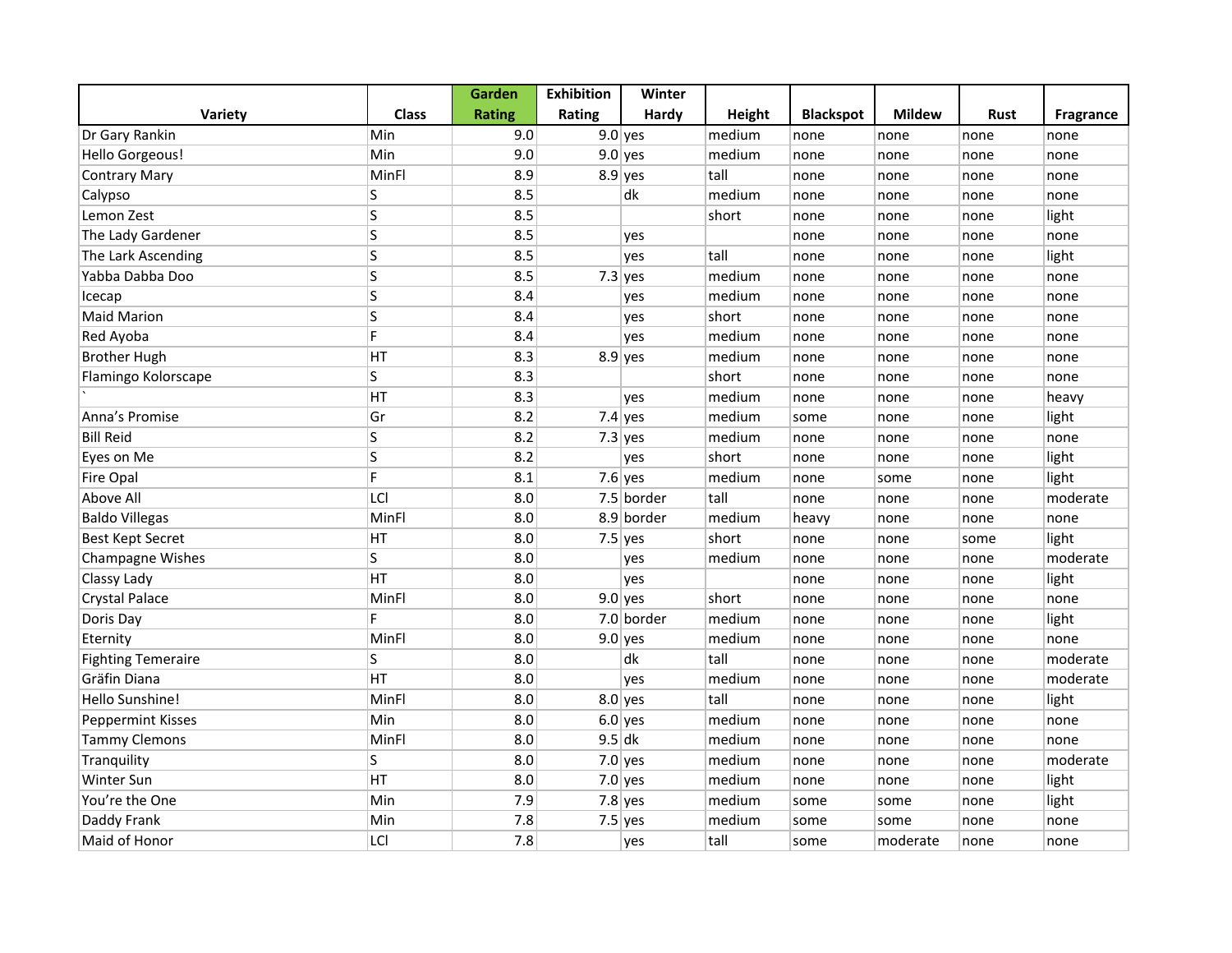|                               |              | Garden        | <b>Exhibition</b> | Winter     |        |                  |               |             |                  |
|-------------------------------|--------------|---------------|-------------------|------------|--------|------------------|---------------|-------------|------------------|
| Variety                       | <b>Class</b> | <b>Rating</b> | Rating            | Hardy      | Height | <b>Blackspot</b> | <b>Mildew</b> | <b>Rust</b> | <b>Fragrance</b> |
| <b>Wollerton Old Hall</b>     | S            | 7.8           |                   | yes        | tall   | none             | none          | none        | heavy            |
| Dona Martin                   | HT           | 7.7           | $7.8$ dk          |            | medium | none             | none          | none        | light            |
| <b>Astounding Glory</b>       | HT           | 7.5           |                   |            |        | none             | none          | none        | none             |
| Campfire                      | S.           | 7.5           |                   | yes        | short  | none             | none          | none        | none             |
| Jolene Adams                  | MinFl        | 7.5           |                   | $7.0$ yes  | medium | none             | none          | none        | none             |
| Jump for Joy                  | F.           | 7.5           |                   | yes        | short  | some             | none          | none        | none             |
| Miss Katelyn                  | HT           | 7.5           |                   | $8.9$ yes  | medium | none             | none          | none        | none             |
| Neil Diamond                  | HT           | 7.5           |                   | $7.3$ yes  | medium | some             | none          | none        | heavy            |
| Orchid Romance                | F.           | 7.5           |                   | yes        | medium | none             | none          | none        | none             |
| South Africa                  | Gr           | 7.5           |                   | $7.5$ yes  | medium | none             | none          | none        | light            |
| First Crush                   | F.           | 7.3           |                   | yes        | medium | none             | none          | none        | light            |
| Look-A-Likes Phloxy Baby      | Pol          | 7.2           |                   | 7.1 border | medium | none             | none          | none        | none             |
| Love Song                     | F            | 7.2           |                   | 7.8 border | medium | none             | some          | none        | none             |
| <b>Summer Romance</b>         | F            | 7.2           |                   | yes        |        | none             | none          | none        | light            |
| Bohemian Rhapsody             | S            | 7.0           |                   | $7.0$ yes  | medium | none             | none          | none        | moderate         |
| <b>Head Over Heels</b>        | S            | 7.0           |                   | $7.0$ yes  | medium | none             | none          | none        | moderate         |
| Heathcliff                    | S            | 7.0           |                   | yes        | medium | none             | none          | none        | light            |
| <b>High Hopes</b>             | LCI          | 7.0           |                   | $7.0$ yes  | tall   | none             | none          | none        | moderate         |
| Lavender Veranda              | F            | 7.0           |                   | yes        | tall   | none             | none          | none        | light            |
| Mornin' Sunshine              | F            | 7.0           |                   | $7.0$ yes  | medium | none             | none          | none        | moderate         |
| Obsession                     | F            | 7.0           |                   | $7.0$ yes  | medium | none             | none          | none        | moderate         |
| <b>Bull's Eye</b>             | S            | 6.9           |                   | 7.0 border | short  | none             | none          | none        | none             |
| Coretta Scott King            | Gr           | 6.5           | 6.5 no            |            | medium | moderate         | some          | some        | none             |
| Garden Director Bartje Miller | HT           | 6.5           | 7.2 no            |            | medium | none             | moderate      | none        | light            |
| Boscobel                      | S            | 6.4           |                   | border     | short  | some             | some          | none        | none             |
| Happy Go Lucky                | Gr           | 6.3           | $6.0$ no          |            | medium | moderate         | some          | some        | none             |
| Good as Gold                  | HT           | 6.1           |                   | 6.7 border | short  | some             | some          | none        | light            |
| Royal Jubilee                 | S            | 6.0           |                   | 5.0 border | short  | moderate         | none          | none        | none             |
| Oh My!                        | F            | 5.0           |                   | 5.0 border | short  | heavy            | none          | none        | light            |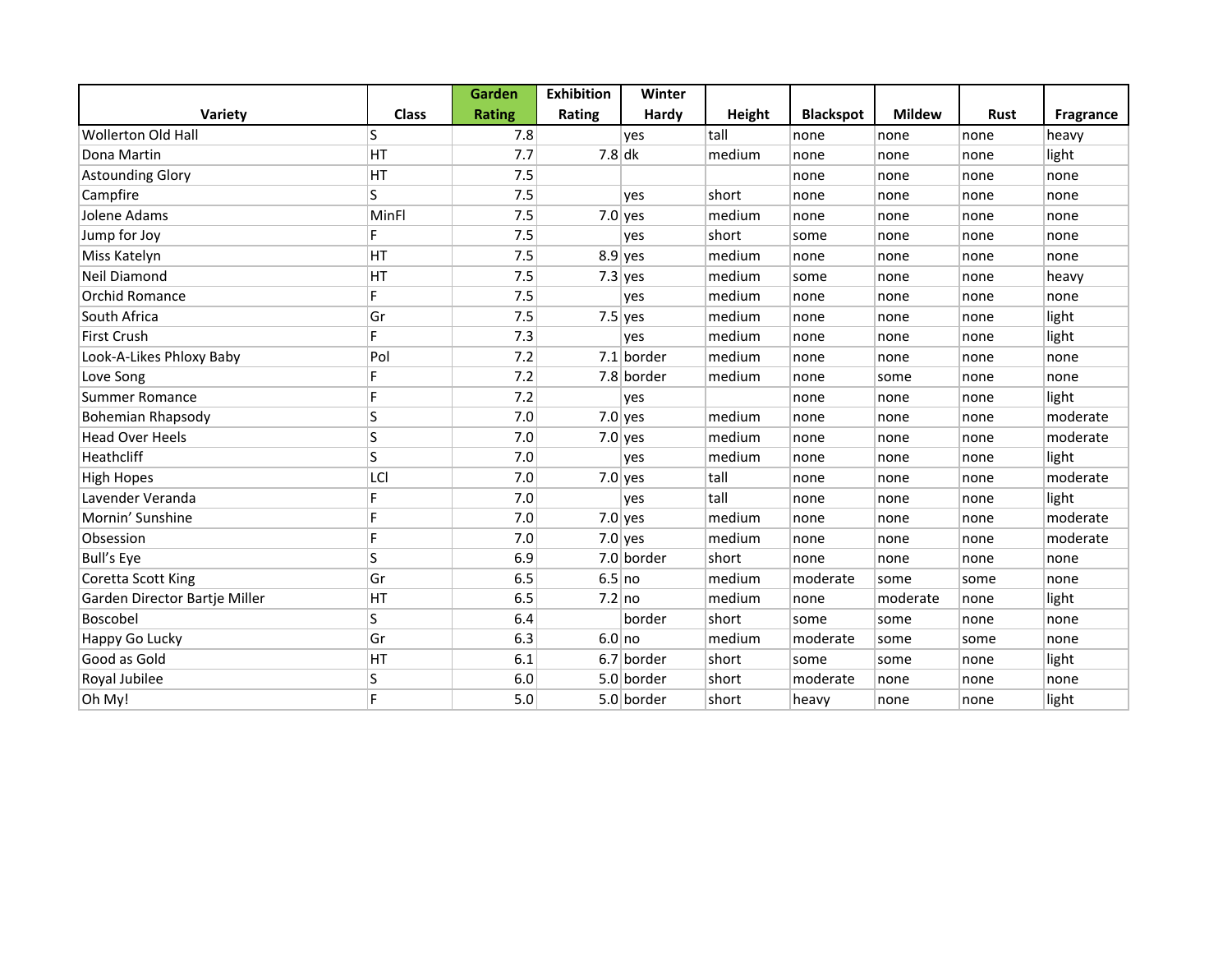|                               |              | Garden | <b>Exhibition</b> | Winter       |               |                  |               |             |           |
|-------------------------------|--------------|--------|-------------------|--------------|---------------|------------------|---------------|-------------|-----------|
| <b>Variety</b>                | <b>Class</b> | Rating | <b>Rating</b>     | Hardy        | <b>Height</b> | <b>Blackspot</b> | <b>Mildew</b> | <b>Rust</b> | Fragrance |
| <b>Tammy Clemons</b>          | MinFl        | 8.0    | $9.5$ dk          |              | medium        | none             | none          | none        | none      |
| <b>Crystal Palace</b>         | MinFl        | 8.0    |                   | $9.0$ yes    | short         | none             | none          | none        | none      |
| Dr Gary Rankin                | Min          | 9.0    |                   | $9.0$ yes    | medium        | none             | none          | none        | none      |
| Eternity                      | MinFl        | 8.0    |                   | $9.0$ yes    | medium        | none             | none          | none        | none      |
| Hello Gorgeous!               | Min          | 9.0    |                   | $9.0$ yes    | medium        | none             | none          | none        | none      |
| <b>Baldo Villegas</b>         | MinFl        | 8.0    |                   | 8.9 border   | medium        | heavy            | none          | none        | none      |
| <b>Brother Hugh</b>           | HT           | 8.3    |                   | $8.9$ yes    | medium        | none             | none          | none        | none      |
| <b>Contrary Mary</b>          | MinFl        | 8.9    |                   | $8.9$ yes    | tall          | none             | none          | none        | none      |
| Miss Katelyn                  | HT           | 7.5    |                   | $8.9$ yes    | medium        | none             | none          | none        | none      |
| Hello Sunshine!               | MinFl        | 8.0    |                   | $8.0$ yes    | tall          | none             | none          | none        | light     |
| Dona Martin                   | HT           | 7.7    | $7.8$ dk          |              | medium        | none             | none          | none        | light     |
| Love Song                     | F.           | 7.2    |                   | 7.8 border   | medium        | none             | some          | none        | none      |
| You're the One                | Min          | 7.9    |                   | $7.8$ yes    | medium        | some             | some          | none        | light     |
| <b>Fire Opal</b>              | F.           | 8.1    |                   | $7.6$ yes    | medium        | none             | some          | none        | light     |
| Above All                     | LCI          | 8.0    |                   | 7.5 border   | tall          | none             | none          | none        | moderate  |
| <b>Best Kept Secret</b>       | HT           | 8.0    |                   | $7.5$ yes    | short         | none             | none          | some        | light     |
| Daddy Frank                   | Min          | 7.8    |                   | $7.5$ yes    | medium        | some             | some          | none        | none      |
| South Africa                  | Gr           | 7.5    |                   | $7.5$ yes    | medium        | none             | none          | none        | light     |
| Anna's Promise                | Gr           | 8.2    |                   | $7.4$ yes    | medium        | some             | none          | none        | light     |
| <b>Bill Reid</b>              | S            | 8.2    |                   | $7.3$ yes    | medium        | none             | none          | none        | none      |
| Neil Diamond                  | HT           | 7.5    |                   | $7.3$ yes    | medium        | some             | none          | none        | heavy     |
| Yabba Dabba Doo               | S            | 8.5    |                   | $7.3$ yes    | medium        | none             | none          | none        | none      |
| Garden Director Bartje Miller | HT           | 6.5    | $7.2$ no          |              | medium        | none             | moderate      | none        | light     |
| Look-A-Likes Phloxy Baby      | Pol          | 7.2    |                   | $7.1$ border | medium        | none             | none          | none        | none      |
| <b>Bohemian Rhapsody</b>      | S            | 7.0    |                   | $7.0$ yes    | medium        | none             | none          | none        | moderate  |
| <b>Bull's Eye</b>             | S            | 6.9    |                   | 7.0 border   | short         | none             | none          | none        | none      |
| Doris Day                     | F.           | 8.0    |                   | 7.0 border   | medium        | none             | none          | none        | light     |
| <b>Head Over Heels</b>        | S            | 7.0    |                   | $7.0$ yes    | medium        | none             | none          | none        | moderate  |
| <b>High Hopes</b>             | LCI          | 7.0    |                   | $7.0$ yes    | tall          | none             | none          | none        | moderate  |
| Jolene Adams                  | MinFl        | 7.5    |                   | $7.0$ yes    | medium        | none             | none          | none        | none      |
| Mornin' Sunshine              | F            | 7.0    |                   | $7.0$ yes    | medium        | none             | none          | none        | moderate  |
| Obsession                     | F            | 7.0    |                   | $7.0$ yes    | medium        | none             | none          | none        | moderate  |
| Tranquility                   | S            | 8.0    |                   | $7.0$ yes    | medium        | none             | none          | none        | moderate  |
| Winter Sun                    | HT           | 8.0    |                   | $7.0$ yes    | medium        | none             | none          | none        | light     |
| Good as Gold                  | HT           | 6.1    |                   | 6.7 border   | short         | some             | some          | none        | light     |
| Coretta Scott King            | Gr           | 6.5    | 6.5 no            |              | medium        | moderate         | some          | some        | none      |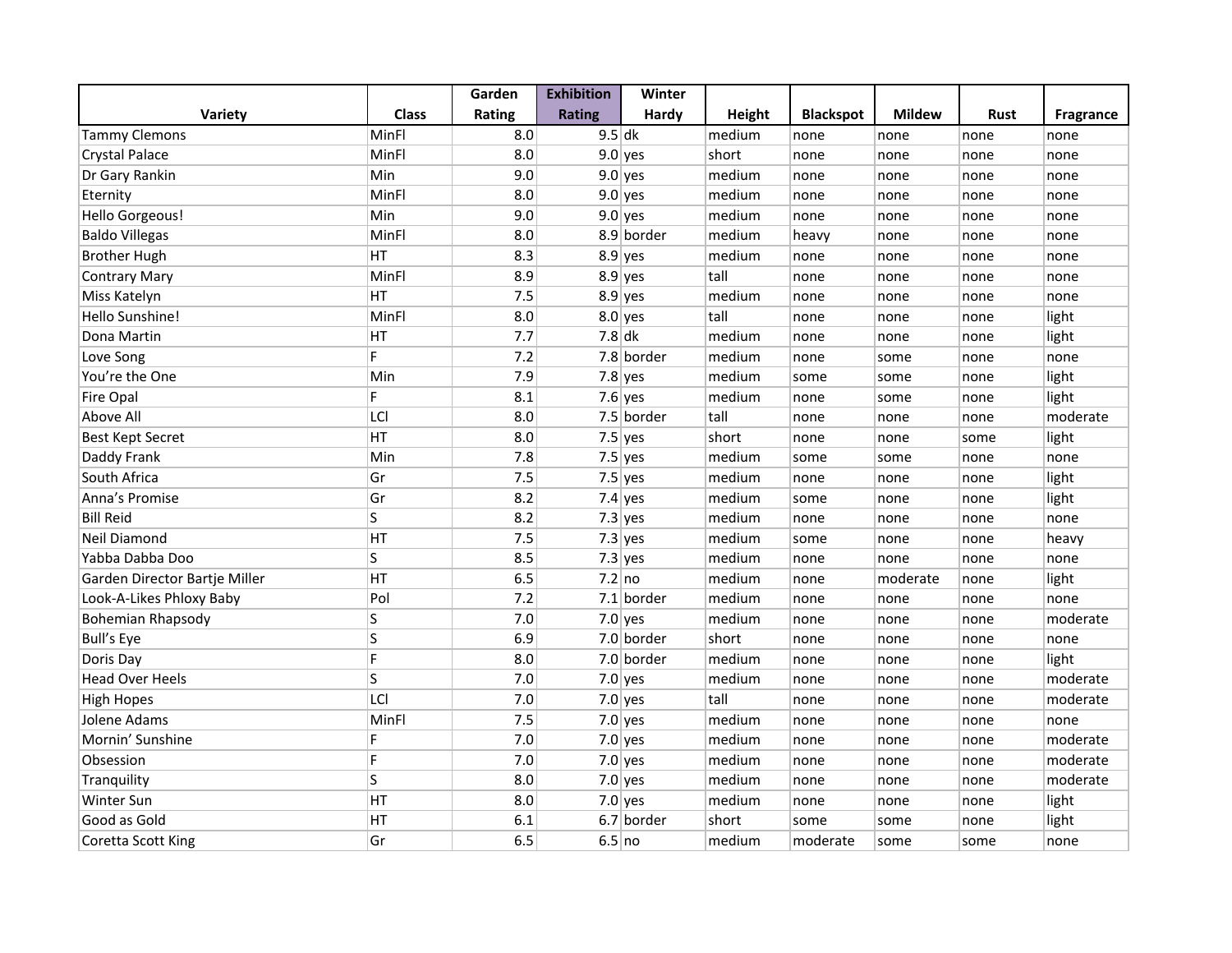|                           |              | Garden | <b>Exhibition</b> | Winter     |        |                  |               |             |           |
|---------------------------|--------------|--------|-------------------|------------|--------|------------------|---------------|-------------|-----------|
| Variety                   | <b>Class</b> | Rating | <b>Rating</b>     | Hardy      | Height | <b>Blackspot</b> | <b>Mildew</b> | <b>Rust</b> | Fragrance |
| Happy Go Lucky            | Gr           | 6.3    | $6.0$ no          |            | medium | moderate         | some          | some        | none      |
| Peppermint Kisses         | Min          | 8.0    |                   | $6.0$ yes  | medium | none             | none          | none        | none      |
| Oh My!                    | F.           | 5.0    |                   | 5.0 border | short  | heavy            | none          | none        | light     |
| Royal Jubilee             | S            | 6.0    |                   | 5.0 border | short  | moderate         | none          | none        | none      |
| <b>Astounding Glory</b>   | HT           | 7.5    |                   |            |        | none             | none          | none        | none      |
| Calypso                   | S            | 8.5    |                   | dk         | medium | none             | none          | none        | none      |
| Campfire                  | S            | 7.5    |                   | yes        | short  | none             | none          | none        | none      |
| Classy Lady               | HT           | 8.0    |                   | yes        |        | none             | none          | none        | light     |
| Eyes on Me                | S            | 8.2    |                   | yes        | short  | none             | none          | none        | light     |
| <b>First Crush</b>        | F            | 7.3    |                   | yes        | medium | none             | none          | none        | light     |
| Flamingo Kolorscape       | S            | 8.3    |                   |            | short  | none             | none          | none        | none      |
| Gräfin Diana              | HT           | 8.0    |                   | yes        | medium | none             | none          | none        | moderate  |
| Icecap                    | S            | 8.4    |                   | yes        | medium | none             | none          | none        | none      |
| Jump for Joy              | F            | 7.5    |                   | yes        | short  | some             | none          | none        | none      |
| Lavender Veranda          | F            | 7.0    |                   | yes        | tall   | none             | none          | none        | light     |
| Lemon Zest                | S            | 8.5    |                   |            | short  | none             | none          | none        | light     |
| <b>Maid Marion</b>        | S            | 8.4    |                   | yes        | short  | none             | none          | none        | none      |
| Maid of Honor             | LCI          | 7.8    |                   | yes        | tall   | some             | moderate      | none        | none      |
| <b>Orchid Romance</b>     | F.           | 7.5    |                   | yes        | medium | none             | none          | none        | none      |
| Red Ayoba                 | F.           | 8.4    |                   | yes        | medium | none             | none          | none        | none      |
| Savannah                  | HT           | 8.3    |                   | yes        | medium | none             | none          | none        | heavy     |
| <b>Summer Romance</b>     | F            | 7.2    |                   | yes        |        | none             | none          | none        | light     |
| The Lady Gardener         | S            | 8.5    |                   | yes        |        | none             | none          | none        | none      |
| <b>Wollerton Old Hall</b> | S            | 7.8    |                   | yes        | tall   | none             | none          | none        | heavy     |
| Boscobel                  | S            | 6.4    |                   | border     | short  | some             | some          | none        | none      |
| Champagne Wishes          | S            | 8.0    |                   | yes        | medium | none             | none          | none        | moderate  |
| <b>Fighting Temeraire</b> | S            | 8.0    |                   | dk         | tall   | none             | none          | none        | moderate  |
| Heathcliff                | S            | 7.0    |                   | yes        | medium | none             | none          | none        | light     |
| The Lark Ascending        | S            | 8.5    |                   | yes        | tall   | none             | none          | none        | light     |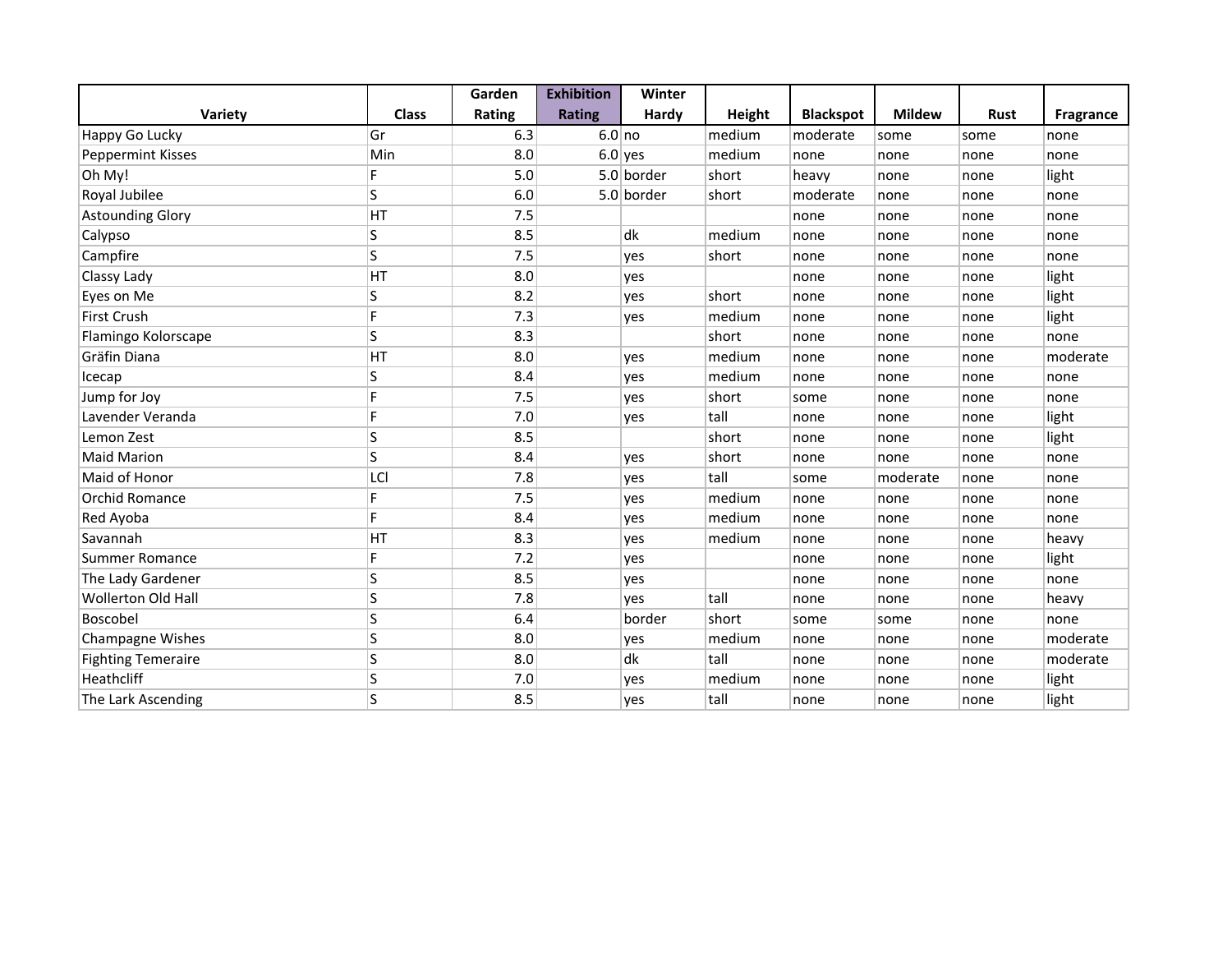| <b>Variety</b>               | Like                                                          | <b>Dislike</b>                                                |
|------------------------------|---------------------------------------------------------------|---------------------------------------------------------------|
| Above All                    | Wow, this climber puts on an amazing show! Love the           |                                                               |
|                              | color, disease resistant.                                     |                                                               |
| Anna's Promise               | This plant is two years old and this year it has produced     |                                                               |
|                              | several series of blooms and is doing better now that the     |                                                               |
|                              | day/evening temperatures are in the low 80" and high 40's.    |                                                               |
|                              | It appears to be both pest and fungal resistant.              |                                                               |
| <b>Baldo Villegas</b>        | After black spot defoliation, puts on more leaves.            |                                                               |
| <b>Best Kept Secret</b>      | Hardy rose plant with very beautiful white/pinkish/red        | My only dislike is this beauty is very thorny!!!              |
|                              | blooms currently in the 4-5 in size that have excellent form. |                                                               |
|                              | Fairly long last full blooming rose.                          |                                                               |
| <b>Bill Reid</b>             | Beautifully shaped blooms of vibrant yellow with a slight     |                                                               |
|                              | blend and light fragrance. It repeats throughout the          |                                                               |
|                              | summer, but blossoms last only a couple of days. It is        |                                                               |
|                              | disease resistant. Good repeat bloom, strong canes.           |                                                               |
| Boscobel                     | Pretty David Austin rose.                                     | Did not survive the winter.                                   |
| <b>Brother Hugh</b>          | This high center rose is a killer for exhibition.             |                                                               |
| <b>Bull's Eye</b>            |                                                               | Not fond of the color. It isn't white in our yard - move of a |
|                              |                                                               | cream with faded mauve center. Repeat is very slow.           |
|                              |                                                               | Sluggish growth.                                              |
| Calypso                      | Tight small blooms that repeats frequently throughout         |                                                               |
|                              | summer. Foliage has good color that is disease resistant. It  |                                                               |
|                              | is medium sized bush with multiple blooms. For a one year     |                                                               |
|                              | plant, it has vigorous growth with lasting color to the       |                                                               |
|                              | flowers.                                                      |                                                               |
| Champagne Wishes             | The foliage is very deep green and has no disease this        |                                                               |
|                              | season. They repeat blooms throughout the summer.             |                                                               |
|                              | Blooms are small and have a hint of pink when they first      |                                                               |
|                              | open and then are all white before dropping petals.           |                                                               |
|                              | Fragrant.                                                     |                                                               |
| <b>Contrary Mary</b>         | More like a mini-flora in growing habit. Vigorous with lots   |                                                               |
|                              | of blooms.                                                    |                                                               |
| <b>Crystal Palace</b>        | Love the pinpoint centers.                                    |                                                               |
| Daddy Frank                  | Dark red blooms tent do come in sprays as well as singles.    | Not vigorous.                                                 |
|                              | Good vase life.                                               |                                                               |
| Dark Desire see Gräfin Diana | Nice classical shape with a unique royal coloring, self       |                                                               |
|                              | cleaning on the down side the rose only last a week.          |                                                               |
| Dona Martin                  | Blooms are small but well formed.                             |                                                               |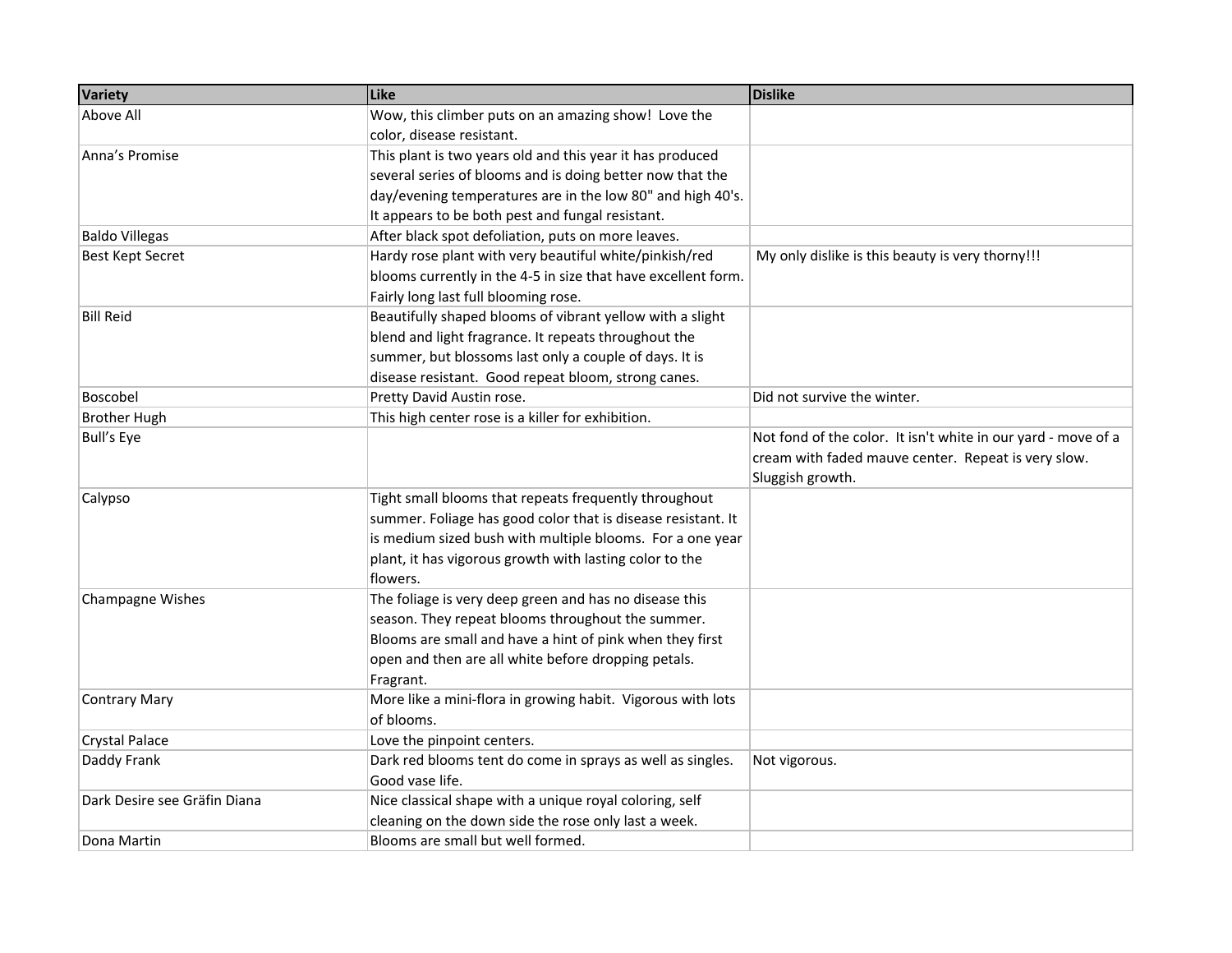| Variety                           | Like                                                                                                             | <b>Dislike</b>                                        |
|-----------------------------------|------------------------------------------------------------------------------------------------------------------|-------------------------------------------------------|
| Doris Day                         | Her rich yellow color of bloom smiles is fantastic and the                                                       |                                                       |
|                                   | yellow color holds! She could bloom more. Very disease                                                           |                                                       |
|                                   | resistant.                                                                                                       |                                                       |
| Dr Gary Rankin                    | Many blooms.                                                                                                     |                                                       |
| Eternity                          | Stingy with very nice blooms.                                                                                    |                                                       |
| <b>Fighting Temeraire</b>         | First year in garden from bare-root and has been vigorous                                                        |                                                       |
|                                   | with good repeat. Vibrant color on large blooms.                                                                 |                                                       |
| Fire Opal                         | Wonderful glossy foliage. Very disease resistant. Pretty                                                         | Blooms don't last long.                               |
|                                   | blooms.                                                                                                          |                                                       |
| Flamingo Kolorscape               | This rose stands out as it is shines covered in healthy dark                                                     |                                                       |
|                                   | green waxy foliage.                                                                                              |                                                       |
| Garden Director Bartje Miller     | Beautiful blooms and sprays. Took Best of Show with it the Is not hardy enough for dry zone 5. Also doesn't like |                                                       |
|                                   | first year.                                                                                                      | intense high desert sunlight without afternoon shade. |
| Good as Gold                      | Brooms are bright and colorful.                                                                                  | Not vigorous. Blooms don't last long.                 |
| Happy Go Lucky                    |                                                                                                                  | Died over winter.                                     |
| Heathcliff                        | long lasting blooms in garden and vase. nice tea and woody Not vigorous.                                         |                                                       |
|                                   | fragrance. little slow to repeat.                                                                                |                                                       |
| Hello Gorgeous!                   | Name says it all. Vigor plus killer blooms.                                                                      |                                                       |
| <b>High Hopes</b>                 | Lack of thorns and the soft pink color was beautiful.                                                            |                                                       |
| Icecap                            | Nice rose with superior shape and bloom sets and the time                                                        |                                                       |
|                                   | it reblooms.                                                                                                     |                                                       |
| Jump for Joy                      | Love the color, is disease resistant.                                                                            | Not prolific.                                         |
| Kardinal Kolorscape see Red Ayoba | Better red then average and much better glossy foliage and                                                       |                                                       |
|                                   | disease resistant's.                                                                                             |                                                       |
| Lemon Zest                        | This rose sets nice clean yellows that do not fade until they                                                    |                                                       |
|                                   | drop off.                                                                                                        |                                                       |
| Love Song                         | Nice sprays. Can have exhibition form.                                                                           | Not winter hardy.                                     |
| Maid of Honor                     | This is nice orange rose that grow on long stems.                                                                |                                                       |
| Neil Diamond                      | Gorgeous blooms with heavenly scent.                                                                             | Disease prone. Not vigorous.                          |
| Oh My!                            | Not vigorous; little bloom. Shovel pruned.                                                                       |                                                       |
| Raspberry Kiss see Eyes on Me     | Slow to start however once it gets going it blooms are                                                           |                                                       |
|                                   | formed in grouping.                                                                                              |                                                       |
| Royal Jubilee                     | Pretty blossom, which is all that has kept it from being                                                         | Very small variety in zone 4b. Not vigorous.          |
|                                   | shovel pruned.                                                                                                   |                                                       |
| Savannah                          | This is the best of the series when it comes to fragrance.                                                       |                                                       |